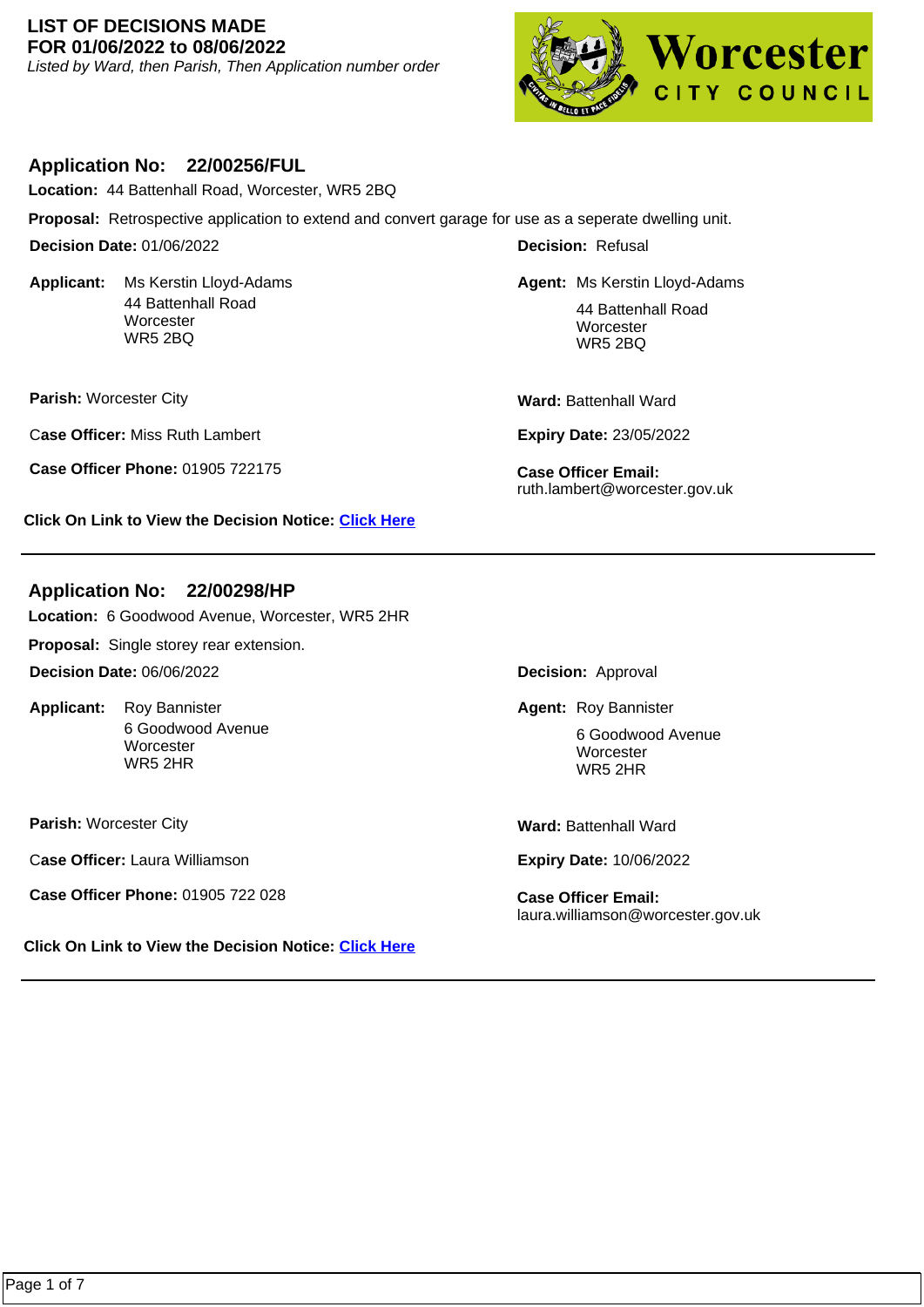### **Application No: 22/00374/GPDE**

**Location:** 12 Whitmore Road, Worcester, Worcestershire, WR2 5EN

**Proposal:** Single Storey Rear Extension To Form New Dining Area.

**Decision Date:** 06/06/2022

Applicant: MR ALEC BALLENTYNE 12 Whitmore Road **Worcester** WR2 5EN

**Parish:** Worcester City

C**ase Officer:** Laura Williamson

**Case Officer Phone:** 01905 722 028 **Case Officer Email:** 

**Click On Link to View the Decision Notice: [Click Here](https://plan.worcester.gov.uk/Planning/Display/22/00374/GPDE)**

**Decision:** Approval

MR ALEC BALLENTYNE **Agent:** Mr MARK NEWELL

30 Bamburgh Crescent Berkeley Pendesham **Worcester** WR4 0QX

**Ward:** Bedwardine Ward

**Expiry Date:** 08/06/2022

laura.williamson@worcester.gov.uk

# **Application No: 21/00907/FUL**

**Location:** 51 Lowesmoor, WORCESTER, WR1 2RS

**Proposal:** Proposed conversion of rear dilapidated workshop, accommodating 4 new one bedroom mews houses.

**Decision Date:** 01/06/2022

Applicant: Mr Paul Coveney 11 Oldbury Road **Worcester** WR2 6AA

**Parish:** Worcester City

C**ase Officer:** Paul Collins

**Case Officer Phone:** 01905 722129 **Case Officer Email:** 

**Click On Link to View the Decision Notice: [Click Here](https://plan.worcester.gov.uk/Planning/Display/21/00907/FUL)**

**Decision:** Approval

**Agent: Mr Paul Coveney Mr Paul Coveney Agent: Mr Paul Coveney** 

11 Oldbury Road **Worcester** WR2 6AA

**Ward:** Cathedral Ward

**Expiry Date:** 02/06/2022

paul.collins@worcester.gov.uk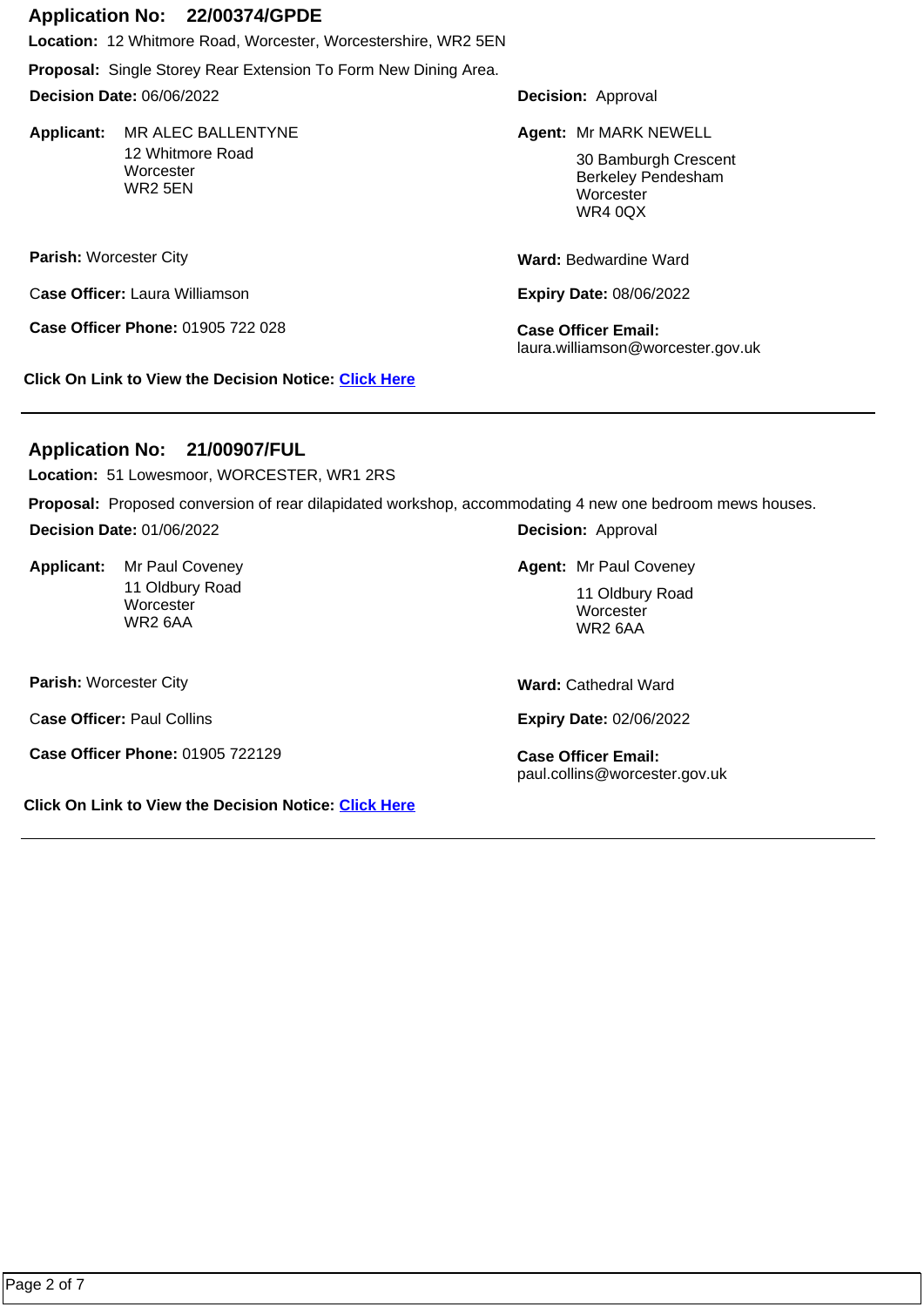#### **Application No: 21/00908/LB**

**Location:** 51 Lowesmoor, WORCESTER, WR1 2RS

**Proposal:** Proposed conversion of rear dilapidated workshop, accommodating 4 new one bedroom mews houses.

**Decision Date:** 01/06/2022

**Applicant:**  11 Oldbury Road **Worcester** WR2 6AA

**Parish:** Worcester City

C**ase Officer:** Paul Collins

**Case Officer Phone:** 01905 722129 **Case Officer Email:** 

**Click On Link to View the Decision Notice: [Click Here](https://plan.worcester.gov.uk/Planning/Display/21/00908/LB)**

**Decision:** Approval

**Agent: Mr Paul Coveney Mr Paul Coveney Agent: Mr Paul Coveney** 

11 Oldbury Road **Worcester** WR2 6AA

**Ward:** Cathedral Ward

**Expiry Date:** 02/06/2022

paul.collins@worcester.gov.uk

## **Application No: 22/00241/FUL**

**Location:** 61 Broad Street, Worcester, WR1 3LY

**Proposal:** Change of use of the basement, ground and first floors from Use Class E (shop) to a micro pub (Sui-Generis) and use of the second, third and fourth floors as ancillary use, including a manager's flat.

**Decision Date:** 01/06/2022

Applicant: Anchor Real Estate Ltd

**Decision:** Approval

Anchor Real Estate Ltd Mateur Mateur Mr Gary Moss

62 Blackstitch Lane **Webheath** Redditch B97 5TQ

**Parish:** Worcester City

C**ase Officer:** Lydia Hall

**Click On Link to View the Decision Notice: [Click Here](https://plan.worcester.gov.uk/Planning/Display/22/00241/FUL)**

**Ward:** Cathedral Ward

**Expiry Date:** 10/06/2022

**Case Officer Phone:** 07736458113 **Case Officer Email:** lydia.hall@worcester.gov.uk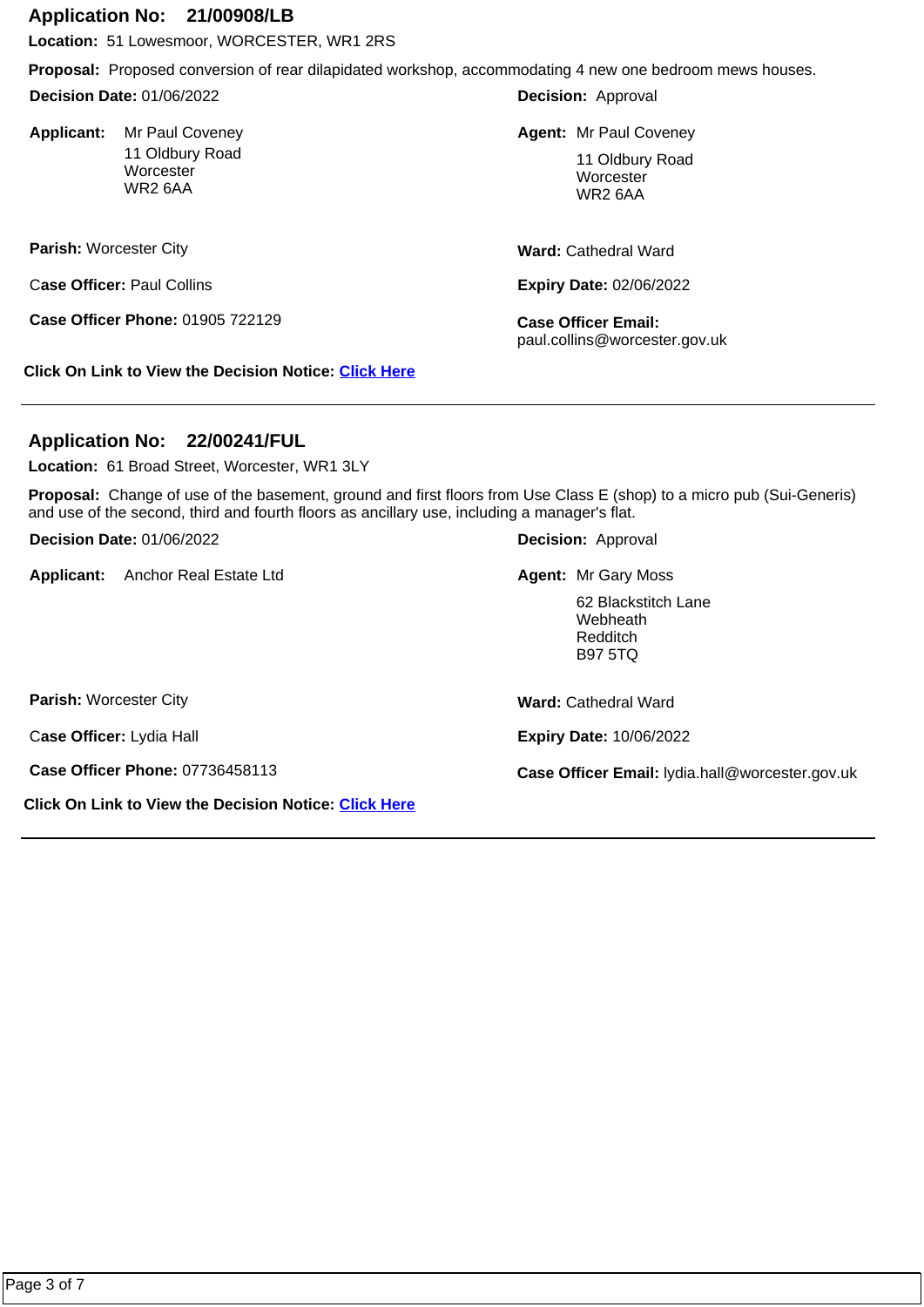#### **Application No: 22/00254/FUL**

**Location:** 42 Foregate Street, Worcester, WR1 1EE

**Proposal:** Proposed erection of 3 storey building to provide 6 residential apartments (6 x 1 bedroom) alongside associated refuse and cycle storage to the rear of 42 Foregate Street.

**Decision Date:** 01/06/2022

**Applicant:** Foregate Regeneration Ltd **Agent:** Mr Nick Carroll **Agent:** Mr Nick Carroll 42 Broad Street **Worcester** WR1 3LR

**Parish:** Worcester City

C**ase Officer:** Steven Hoang

**Case Officer Phone:** 07593100591 **Case Officer Email:** 

**Decision:** Refusal

Agent: Mr Nick Carroll

42 Broad Street **Worcester** WR1 3LR

**Ward:** Cathedral Ward

**Expiry Date:** 01/06/2022

steven.hoang@worcester.gov.uk

**Click On Link to View the Decision Notice: [Click Here](https://plan.worcester.gov.uk/Planning/Display/22/00254/FUL)**

### **Application No: 22/00400/TPOA**

**Location:** 37 Britannia Square, WORCESTER, WR1 3DN

**Proposal:** T4 (Common Yew) - Crown lift lower canopy to the south 1 to 1.5 metres over boundary wall. Reason: to allow works to re build retaining wall

T5 (Common Yew) - Crown lift lower canopy to the south 1 to 1.5 metres over boundary wall. Reason: to allow works to re build retaining wall

T6 (Common Yew) - Crown lift lower canopy to the south 1 to 1.5 metres over boundary wall. Reason: to allow works to re build retaining wall

T7 (Common Yew) - Crown lift lower canopy to the south 1 to 1.5 metres over boundary wall. Reason: to allow works to re build retaining wall

**Decision Date:** 01/06/2022

**Applicant:**  Glaston Hall Spring Lane Glaston Rutland LE15 9BZ

**Parish:** Worcester City

C**ase Officer:** Charlotte Allen

**Case Officer Phone: Case Officer Email:** 

**Decision:** Approval

**Agent: Mr James Butler White** White Smithers Purslow Magent Agent: Mr James Butler White

The Coach House Alcester road **Coughton** B49 5HU

**Ward:** Cathedral Ward

**Expiry Date:** 30/06/2022

Charlotte.allen@worcester.gov.uk

**Click On Link to View the Decision Notice: [Click Here](https://plan.worcester.gov.uk/Planning/Display/22/00400/TPOA)**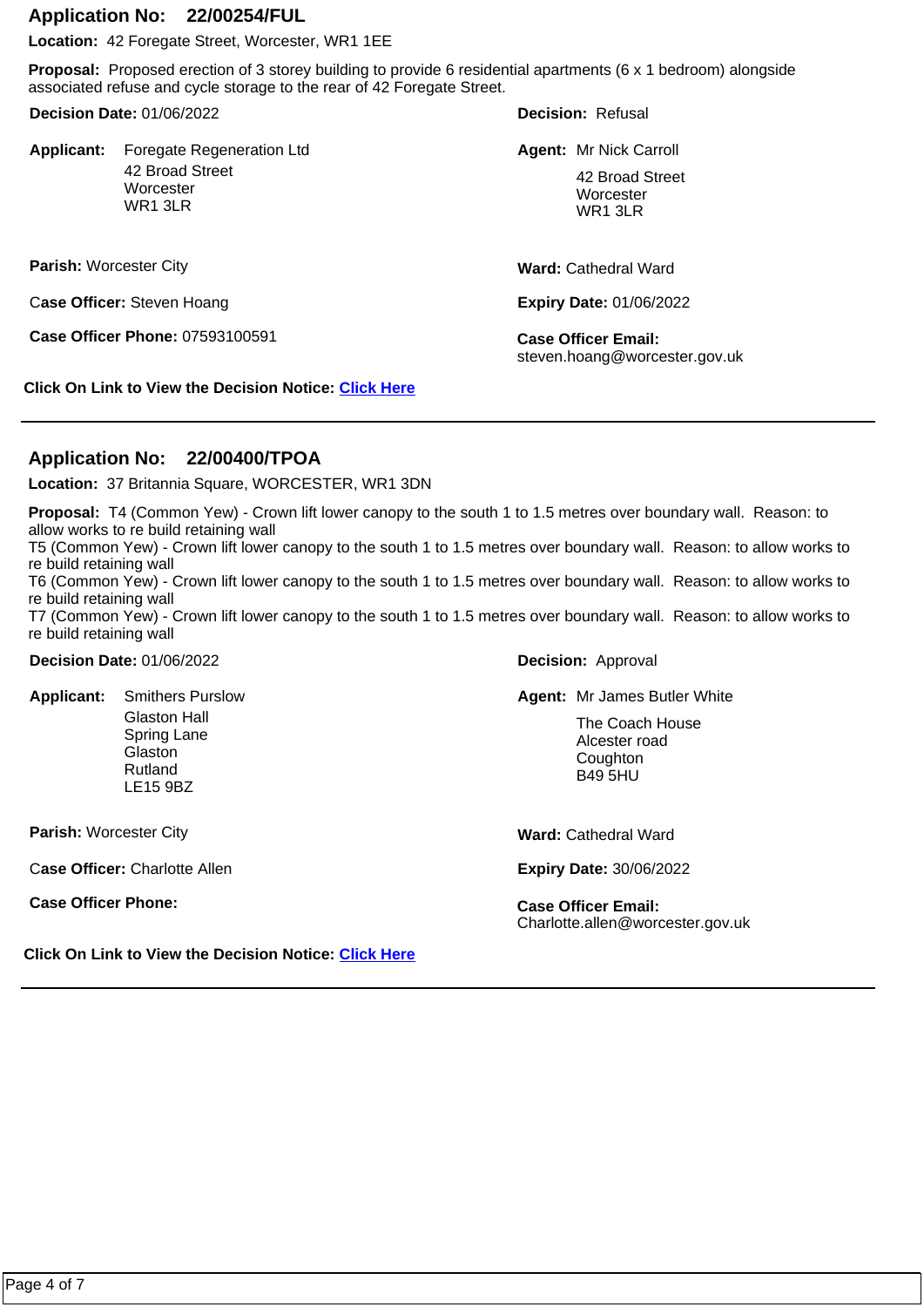# **Application No: 22/00415/CAN**

**Location:** Worcester Rowing Club, Grand Stand Road, Worcester, WR1 3EJ

**Proposal:** Indian Bean Tree - Remove due to damage to the retaining wall.

**Decision Date:** 06/06/2022

**Applicant:** Mr Paul Holmes **Agent: Agent: Agent:** Grand Stand Road **Worcester** WR1 3EJ

**Parish:** Worcester City

C**ase Officer:** Charlotte Allen

**Ward:** Cathedral Ward

**Decision:** No Objection

**Expiry Date:** 24/06/2022

Charlotte.allen@worcester.gov.uk

**Click On Link to View the Decision Notice: [Click Here](https://plan.worcester.gov.uk/Planning/Display/22/00415/CAN)**

# **Application No: 22/00321/VARCO**

**Location:** 28 Northwick Avenue, Worcester, WR3 7AS

**Proposal:** Variation of condtion 2 of planning application 20/00253/HP relating to the change of proposed materials to new external stores from brick to timber.

**Decision Date:** 07/06/2022

28 Northwick Avenue **Worcester** WR3 7AS

**Parish:** Worcester City

C**ase Officer:** Miss Ruth Lambert

**Case Officer Phone:** 01905 722175 **Case Officer Email:** 

**Click On Link to View the Decision Notice: [Click Here](https://plan.worcester.gov.uk/Planning/Display/22/00321/VARCO)**

**Decision:** Approval

**Mr Martin Lewis Mr Martin Lewis Agent:** Mr Martin Lewis

28 Northwick Avenue **Worcester** WR3 7AS

**Ward:** Claines Ward

**Expiry Date:** 07/06/2022

ruth.lambert@worcester.gov.uk

**Case Officer Phone: Case Officer Email:** 

Applicant: Mr Martin Lewis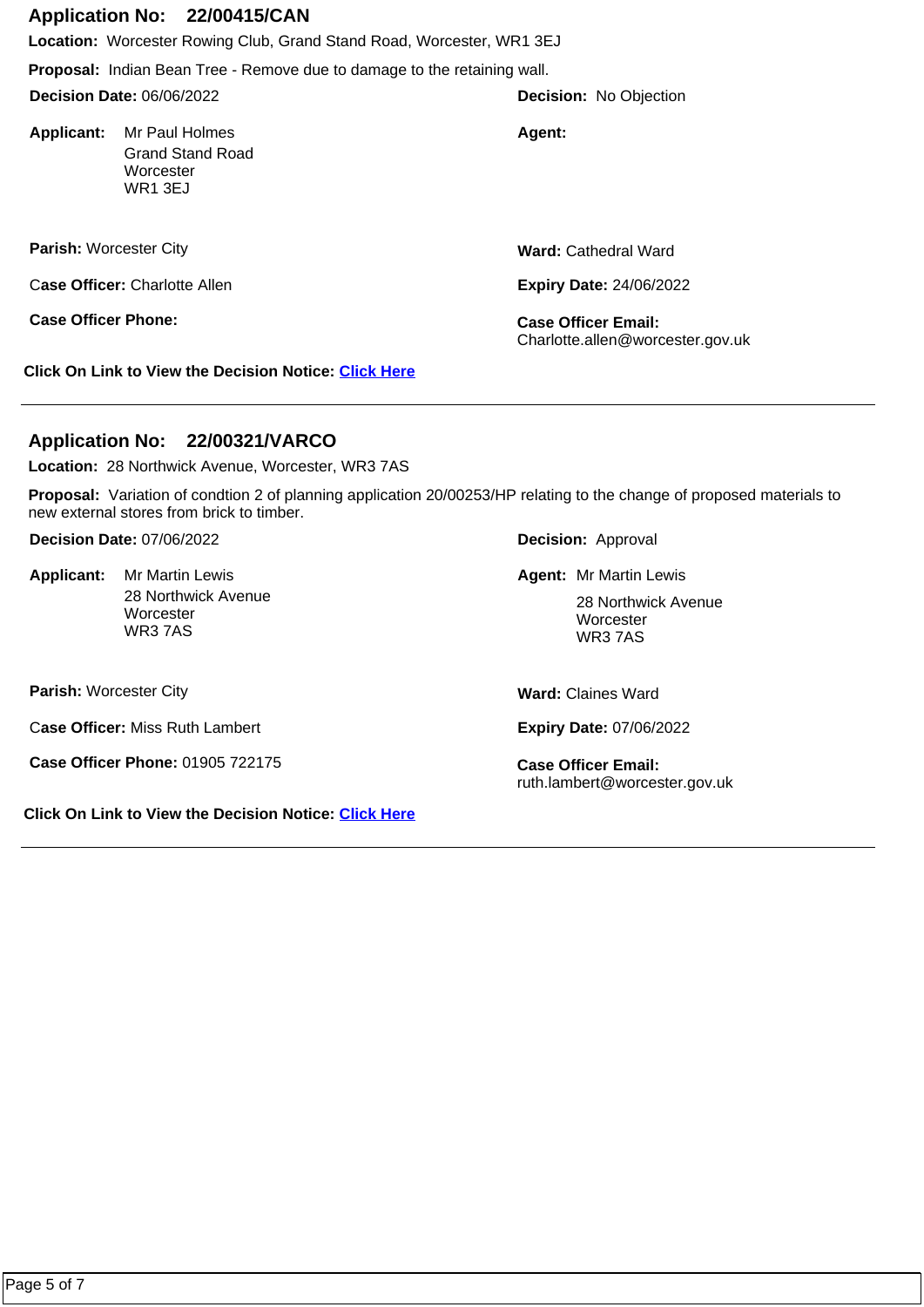### **Application No: 22/00384/GPDE**

**Location:** 1 Gilmour Crescent, Worcester, Worcestershire, WR3 7PH

**Proposal:** Rear single storey extension

**Decision Date:** 06/06/2022

Applicant: Miss Jodie Smith 1 Gilmour Crescent Worcestershire **Worcester** WR3 7PH

**Parish:** Worcester City

C**ase Officer:** Laura Williamson

**Case Officer Phone:** 01905 722 028 **Case Officer Email:** 

**Click On Link to View the Decision Notice: [Click Here](https://plan.worcester.gov.uk/Planning/Display/22/00384/GPDE)**

**Decision:** Approval

**Miss Jodie Smith Miss Jodie Smith Miss Jodie Smith** 

1 Gilmour Crescent Worcestershire **Worcester** WR3 7PH

**Ward:** Claines Ward

**Expiry Date:** 10/06/2022

laura.williamson@worcester.gov.uk

## **Application No: 22/00404/CAN**

**Location:** 4 Rainbow Hill Terrace, Worcester, Worcestershire, WR3 8NG

**Proposal:** T1 - Yew Tree - Proposed crown reduction for general maintenance and raise above listed wall

**Decision Date:** 06/06/2022

**Applicant:**  4 Rainbow Hill Terrace Worcestershire **Worcester** WR3 8NG

**Decision:** No Objection

**Kirsten Allen Mr James Grove Communist Communist Communist Communist Communist Communist Communist Communist Communist Communist Communist Communist Communist Communist Communist Communist Communist Communist Communist Co** 

Acorn Farm Hawford Lock Lane Claines **Worcester** WR3 7SD

**Parish:** Worcester City

C**ase Officer:** Charlotte Allen

**Case Officer Phone: Case Officer Email:** 

**Click On Link to View the Decision Notice: [Click Here](https://plan.worcester.gov.uk/Planning/Display/22/00404/CAN)**

**Ward:** Rainbow Hill Ward

**Expiry Date:** 17/06/2022

Charlotte.allen@worcester.gov.uk